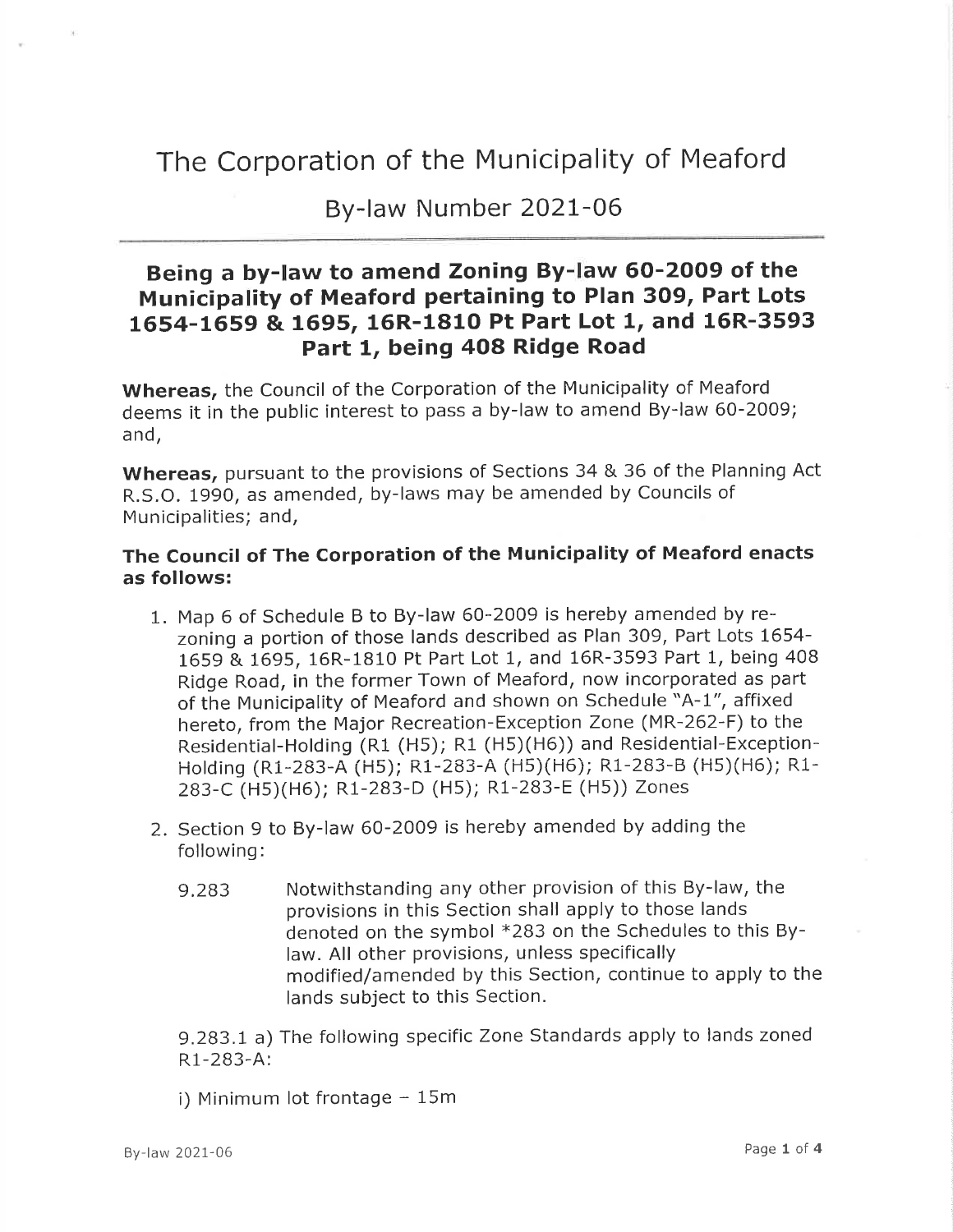9.283.2 b) The following specific Zone Standards apply to lands zoned R1-283-B:

i) Minimum lot frontage  $-8m$ 

9.283.3 c) The following specific Zone Standards apply to lands zoned R1-283-C:

i) Minimum lot frontage  $-14m$ 

9.283.4 d) The following specific Zone Standards apply to lands zoned R1-283-D:

i) Notwithstanding Table 6.2.1 to the contrary, no building or structure shall be located within 3m from the eastern interior side lot line or 6m from the rear lot line

9.283.5 e) The following specific Zone Standards apply to lands zoned R1-283-E:

i) Notwithstanding Table 6.2.1 to the contrary, no building or structure shall be located within 3m from the western interior side lot line or 6m from the rear lot line

3. Section 2.6.2 to By-law 60-2009 is hereby amended by deleting Provision 2.6.2.6 and replacing with the following:

2.6.2.6 Holding Provision (H6) - Environmental Impact Study Required

In accordance with the provisions of Section 36 of the Planning Act, R.S.O. 1990, Chapter P.13, as amended, the holding symbol "H6" shall not be removed from the whole or part of the lands until such time as the following has been completed:

- a) The submission of an Environmental Impact Study (EIS), to the satisfaction of the Municipality and Grey Sauble Conservation Authority, demonstrating that development and/or site alteration will not result in negative impacts on the natural features or their ecological function
- 4. Schedule "A-1"and all notations thereon, are hereby declared to form part of this BY-law.
- 5. This by-law shall come into force and take effect upon being passed by Council, pursuant to the Planning Act, R.S.O. 1990, as amended.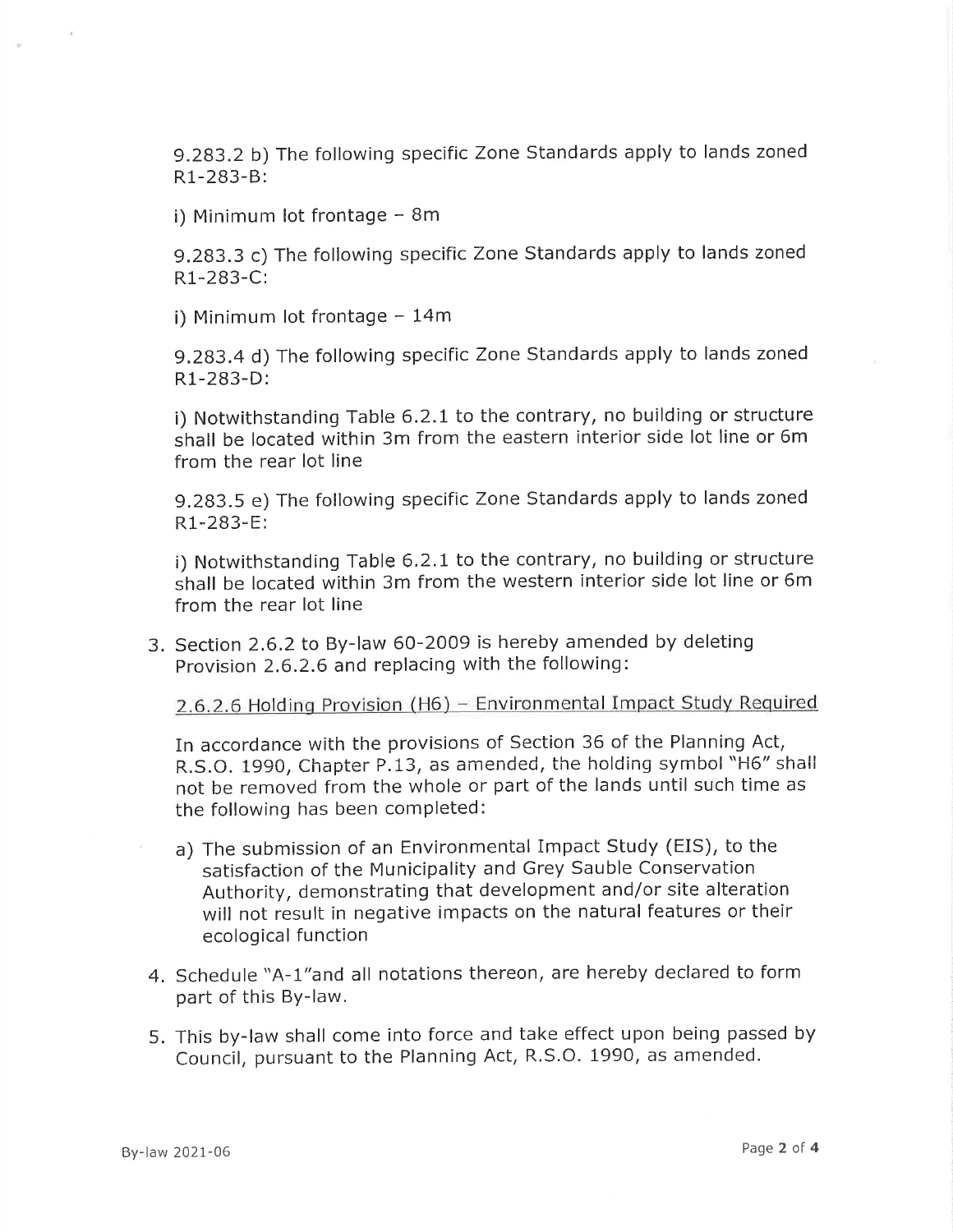Read a first, second and third time and finally passed this 11th day of January, 2O2L.

 $n$  D-Cl

Barb Clumpus, M

Margaret Wilton-Siegel, Deput Clerk

> I HEREBY CERTIFY THAT THE FOREGOING IS A TRUE COPY OF THE ORIGINAL DOCUMENT

N ZH 21<br>DATE **DEPUTY CLERK** 

By-law 2021-06 Page 3 of 4